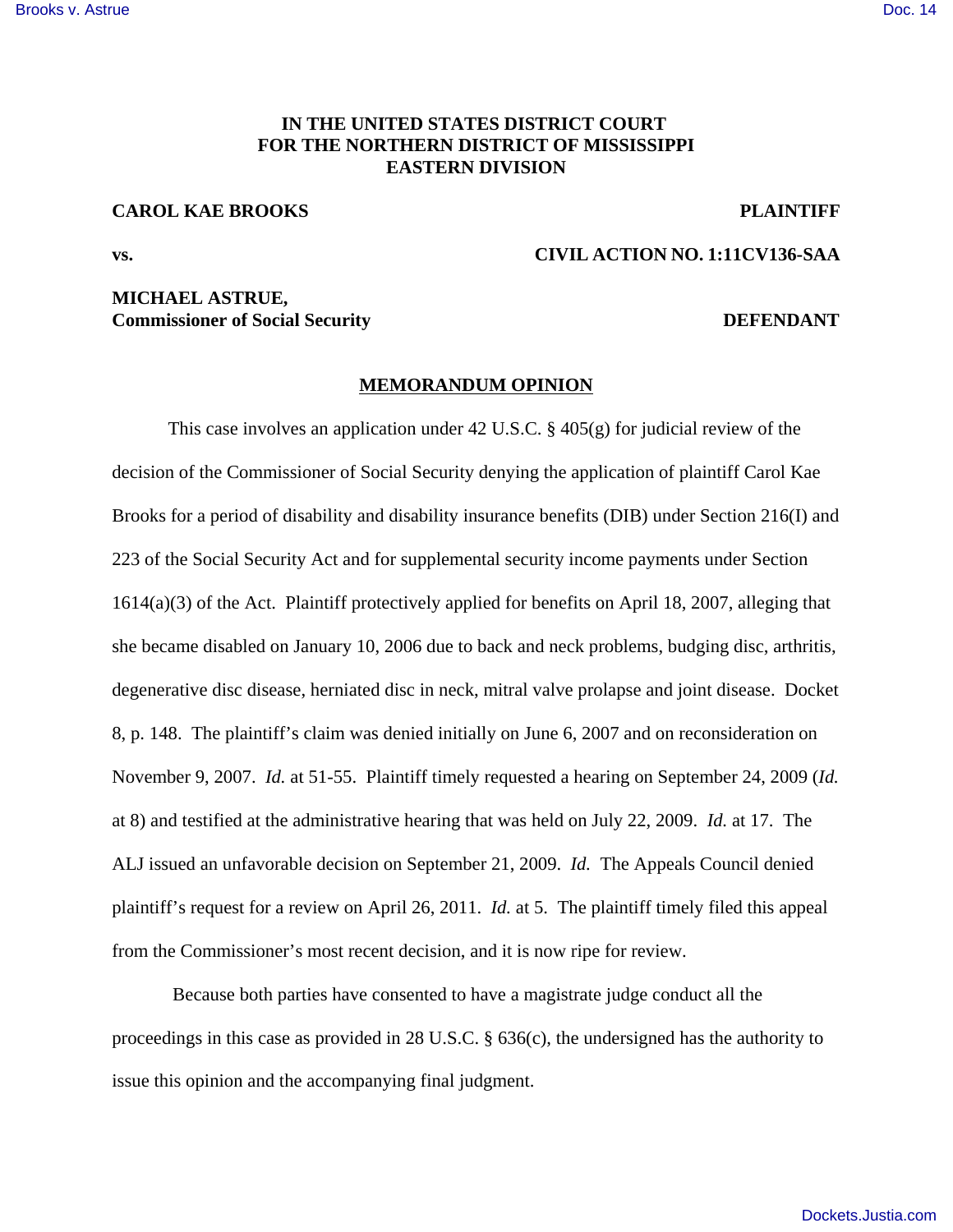#### **I. FACTS**

The plaintiff was born on September 30, 1972 and was thirty-six years old at the time of the hearing. Docket 8, p. 35. She completed high school and obtained a two-year paralegal degree. *Id.* at 36. Her past relevant work was as a clerk in a rock crushing facility, registrar in a bingo hall, forklift operator and paralegal. *Id.* at 46-47. She contends that she became disabled on January 10, 2006 when she was struck by a vehicle driven by her ex-husband. *Id.* at 37. The ALJ rejected her claims of disability, concluding that even though the plaintiff had severe impairments and could not perform her past relevant work, there nevertheless were jobs which existed in significant numbers in the national economy which plaintiff could perform. Consequently, plaintiff was not disabled.

Plaintiff claims that the ALJ erred by relying on flawed vocational expert testimony to determine that plaintiff can perform jobs that exist in the national economy and that the ALJ failed to properly examine the opinion of plaintiff's treating physician, including contacting the treating physician to resolve any conflict or ambiguity with regard to the physician's opinion.

### **II. STANDARD OF REVIEW**

In determining disability, the Commissioner, through the ALJ, works through a five-step sequential evaluation process.<sup>1</sup> The burden rests upon plaintiff throughout the first four steps of this five-step process to prove disability, and if plaintiff is successful in sustaining her burden at each of the first four levels, then the burden shifts to the Commissioner at step five.<sup>2</sup> First,

<sup>1</sup> *See* 20 C.F.R. §§ 404.1520, 416.920 (2010).

<sup>&</sup>lt;sup>2</sup>Crowley v. Apfel, 197 F.3d 194, 198 (5<sup>th</sup> Cir. 1999).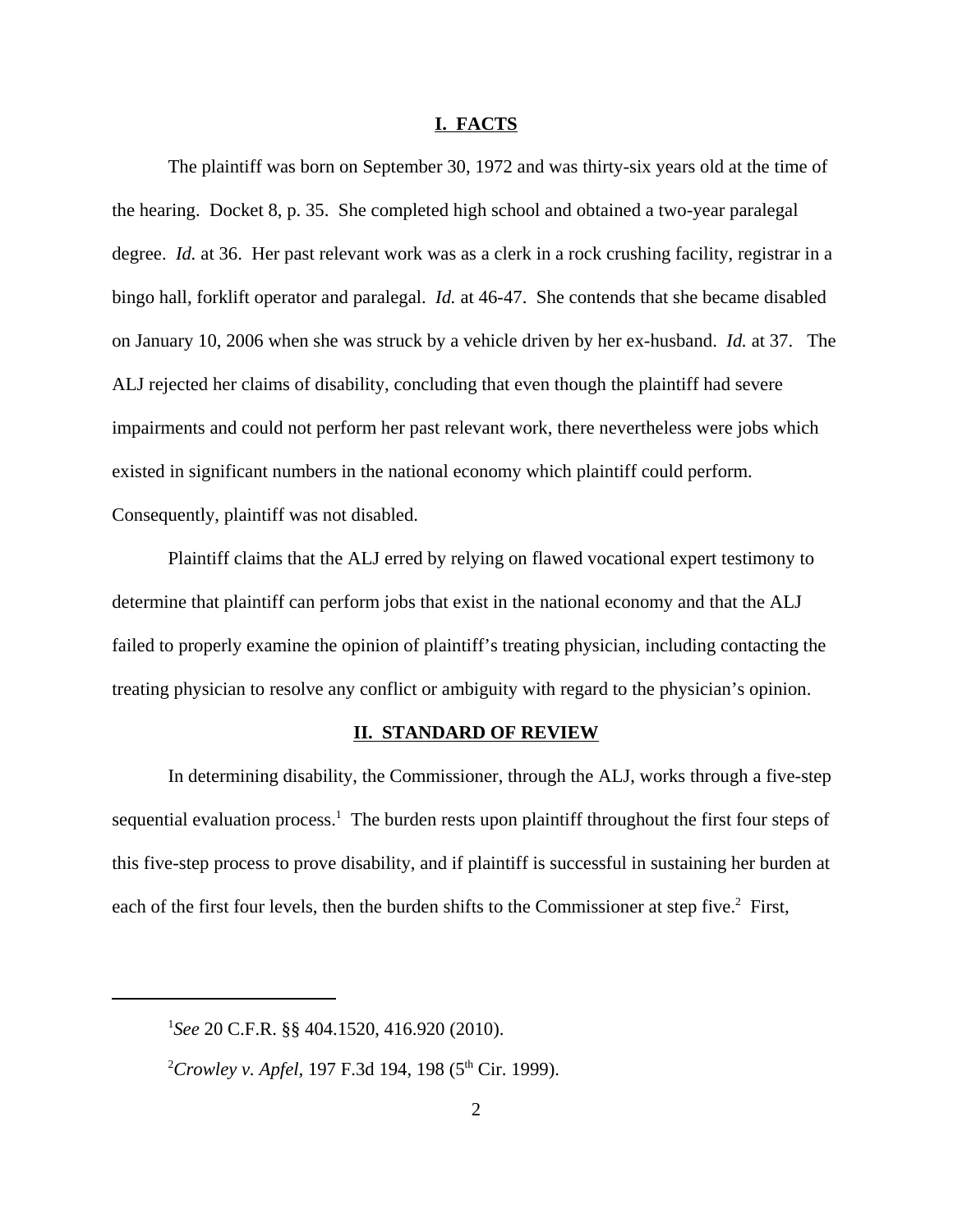plaintiff must prove she is not currently engaged in substantial gainful activity.<sup>3</sup> Second, plaintiff must prove her impairment is "severe" in that it "significantly limits [her] physical or mental ability to do basic work activities . . . ."<sup>4</sup> At step three the ALJ must conclude plaintiff is disabled if she proves that her impairments meet or are medically equivalent to one of the impairments listed at 20 C.F.R. Part 404, Subpart P, App. 1, §§ 1.00-114.09 (2010).<sup>5</sup> If plaintiff does not meet this burden, at step four she must prove that she is incapable of meeting the physical and mental demands of her past relevant work.<sup>6</sup> At step five, the burden shifts to the Commissioner to prove, considering plaintiff's residual functional capacity, age, education and past work experience, that she is capable of performing other work.<sup>7</sup> If the Commissioner proves other work exists which plaintiff can perform, plaintiff is given the chance to prove that she cannot, in fact, perform that work. $8$ 

The court considers on appeal whether the Commissioner's final decision is supported by substantial evidence and whether the Commissioner used the correct legal standard. *Crowley v. Apfel*, 197 F.3d 194, 196 (5<sup>th</sup> Cir. 1999); citing *Austin v. Shalala*, 994 F.2d 1170 (5<sup>th</sup> Cir. 1993); *Villa v. Sullivan,* 895 F.2d 1019, 1021 ( $5<sup>th</sup>$  Cir. 1990). The court has the responsibility to

6 20 C.F.R. §§ 404.1520(e), 416.920(e) (2010).

7 20 C.F.R §§ 404.1520(g), 416.920(g) (2010).

<sup>8</sup>*Muse*, 925 F.2d at 789.

<sup>3</sup> 20 C.F.R. §§ 404.1520(b), 416.920(b) (2010).

<sup>4</sup> 20 C.F.R. §§ 404.1520(c), 416.920(c) (2010).

<sup>5</sup> 20 C.F.R. §§ 404.1520(d), 416.920(d) (2010). If a claimant's impairment meets certain criteria, that claimant's impairments are "severe enough to prevent a person from doing any gainful activity." 20 C.F.R. § 416.925 (2003).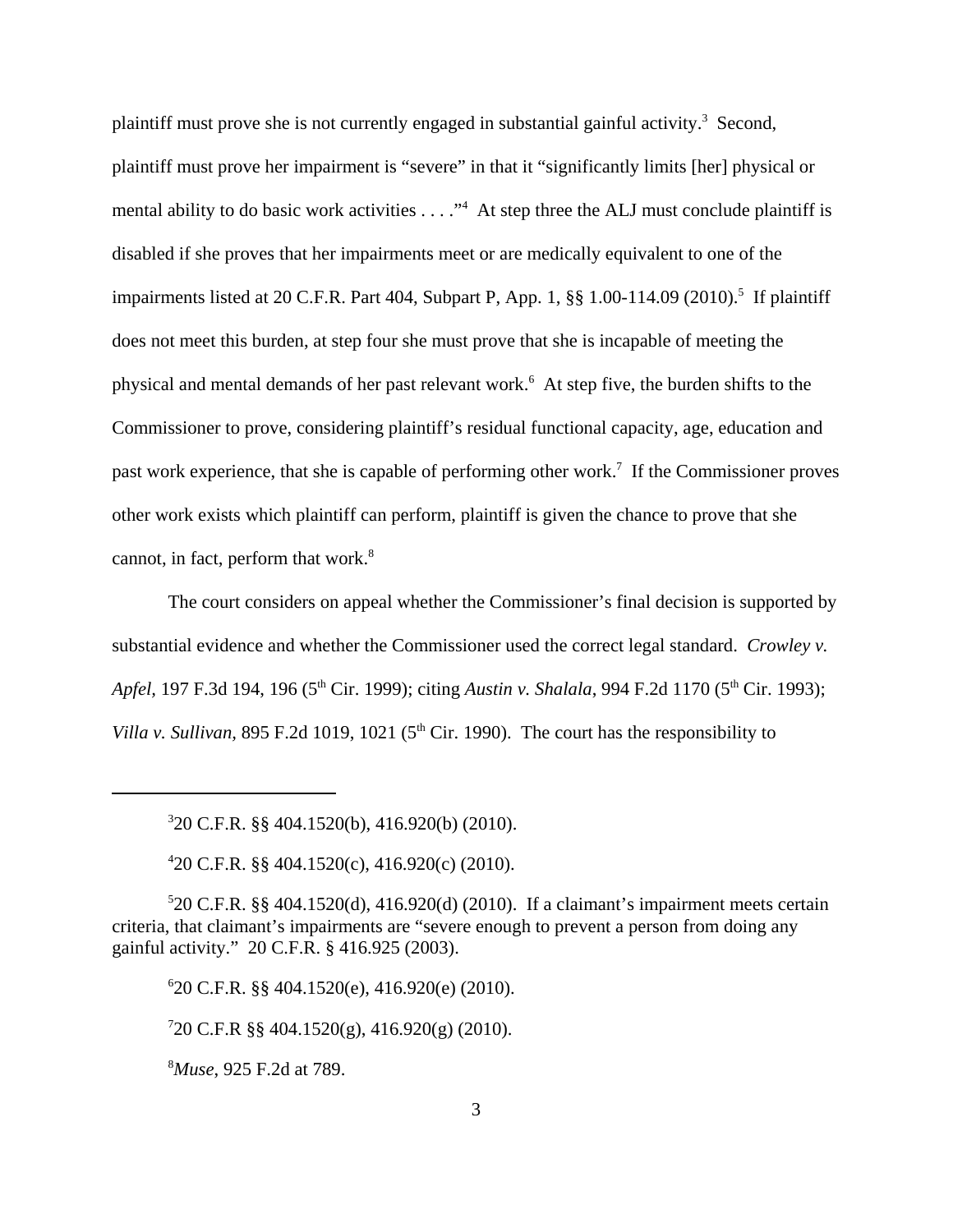scrutinize the entire record to determine whether the ALJ's decision was supported by substantial evidence and whether the proper legal standards were applied in reviewing the claim. *Ransom v. Heckler*, 715 F.2d 989, 992 ( $5<sup>th</sup>$  Cir. 1983). The court has limited power of review and may not reweigh the evidence or substitute its judgment for that of the Commissioner,<sup>9</sup> even if it finds that the evidence leans against the Commissioner's decision.<sup>10</sup> The Fifth Circuit has held that substantial evidence is "more than a scintilla, less than a preponderance, and is such relevant evidence as a reasonable mind might accept as adequate to support a conclusion." *Crowley v. Apfel*, 197 F.3d 194, 197 (5<sup>th</sup> Cir. 1999) (citation omitted). Conflicts in the evidence are for the Commissioner to decide, and if there is substantial evidence to support the decision, it must be affirmed even if there is evidence on the other side. *Selders v. Sullivan*, 914 F.2d 614,  $617$  ( $5<sup>th</sup>$  Cir. 1990). The court's inquiry is whether the record, as a whole, provides sufficient evidence that would allow a reasonable mind to accept the conclusions of the ALJ. *Richardson v. Perales*, 402 U.S. 389, 401 (1971). "If supported by substantial evidence, the decision of the [Commissioner] is conclusive and must be affirmed." *Paul v. Shalala,* 29 F.3d 208, 210 (5<sup>th</sup> Cir. 1994), citing *Richardson v. Perales,* 402 U.S. 389, 390, 28 L.Ed.2d 842 (1971).

#### **III. DISCUSSION**

### **A. Whether the ALJ properly relied upon the testimony of the vocational expert.**

Plaintiff argues that the ALJ's ultimate opinion was flawed because the testimony of the vocational expert ("VE") was flawed. Docket 11, p. 1. The ALJ's hypothetical to the VE

<sup>&</sup>lt;sup>9</sup>Hollis v. Bowen, 837 F.2d 1378, 1383 (5<sup>th</sup> Cir. 1988).

<sup>&</sup>lt;sup>10</sup>Bowling v. Shalala, 36 F.3d 431, 434 (5<sup>th</sup> Cir. 1994); *Harrell v. Bowen*, 862 F.2d 471, 475 (5<sup>th</sup> Cir. 1988).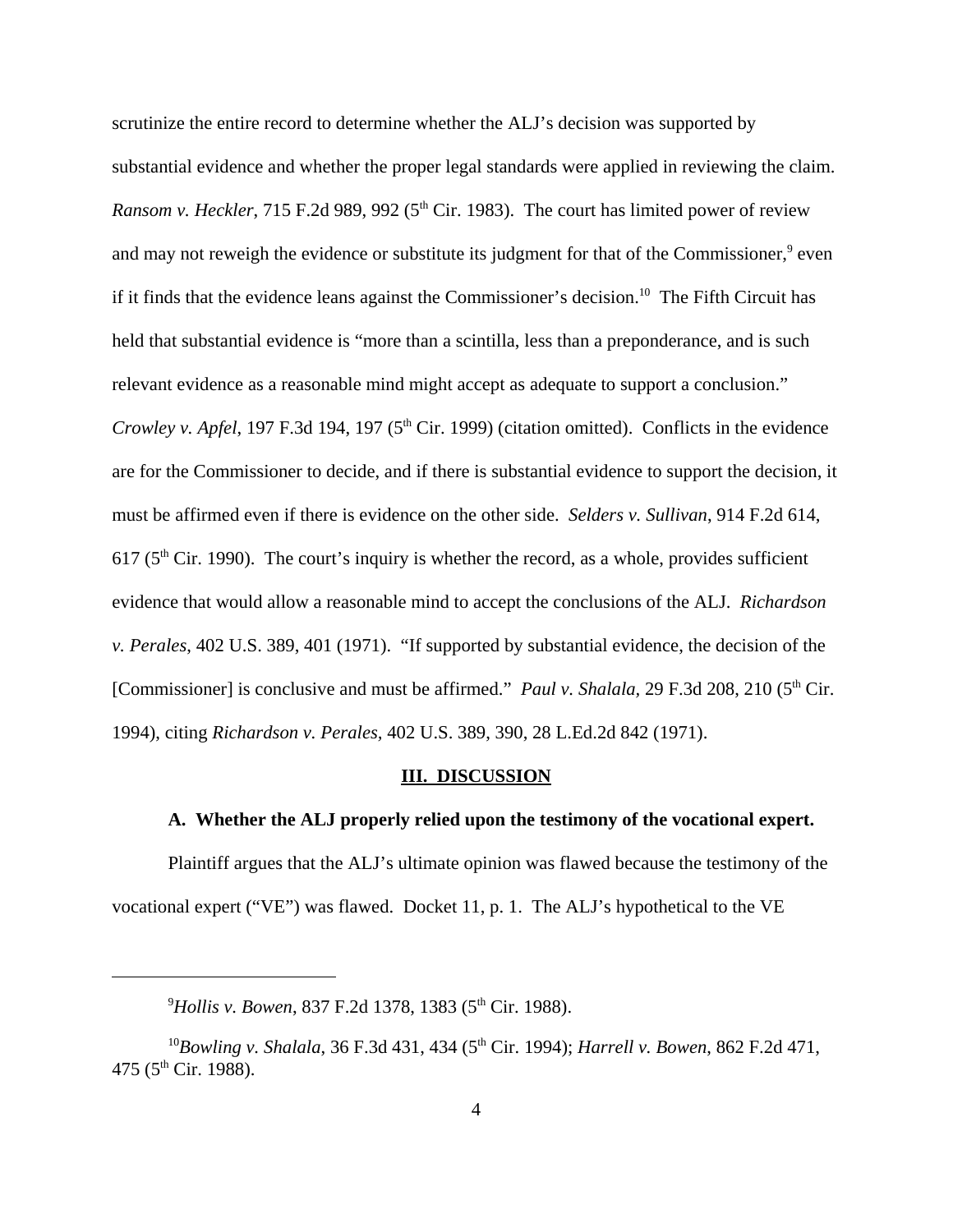required that plaintiff's work "not necessitate the pushing or pulling with either the upper or lower extremities. Also would be limited to work that does not require repetitive reaching and handling with – excuse –yeah, with the left – does not require repetitive reaching and handling with the left upper extremity. . . ." Docket 8, p. 47. In response, the VE testified that plaintiff could not perform her previous occupations, but could perform two sedentary jobs, production monitor and surveillance monitor. *Id.* at 48. When questioned by the plaintiff's attorney, the VE testified that the plaintiff would be able to perform the jobs of production monitor and surveillance monitor even with the limitations of no pushing or pulling and repetitive reaching or handling with the upper left extremity. *Id.*

Although plaintiff asserts that the hypothetical given to the VE and the ALJ's RFC recited in the Decision are different [Docket 11, p. 18], this assertion is mistaken. Both the hypothetical and the RFC include the restriction that work not "necessitate the pushing and pulling with either the upper or lower extremities." Docket #8, pp. 23, 43. Next, plaintiff argues that the testimony of the VE is in contradiction to the Dictionary of Occupational Titles ("DOT") because the jobs identified require physical abilities beyond those included in the hypothetical and RFC. Docket 11, p. 18. In response, the Secretary notes that the DOT description of the production monitor/table worker job does not require the individual to frequently reach and handle with both upper extremities. Docket 12, p. 19.

The DOT describes the job of a production monitor/table worker as one that "[e]xamines squares (tiles) of felt-based linoleum material passing along on conveyor and replaces missing and substandard tiles." The DOT classifies the strength factor required to perform the job of production monitor/table worker as sedentary. U.S. Department of Labor, *Dictionary of*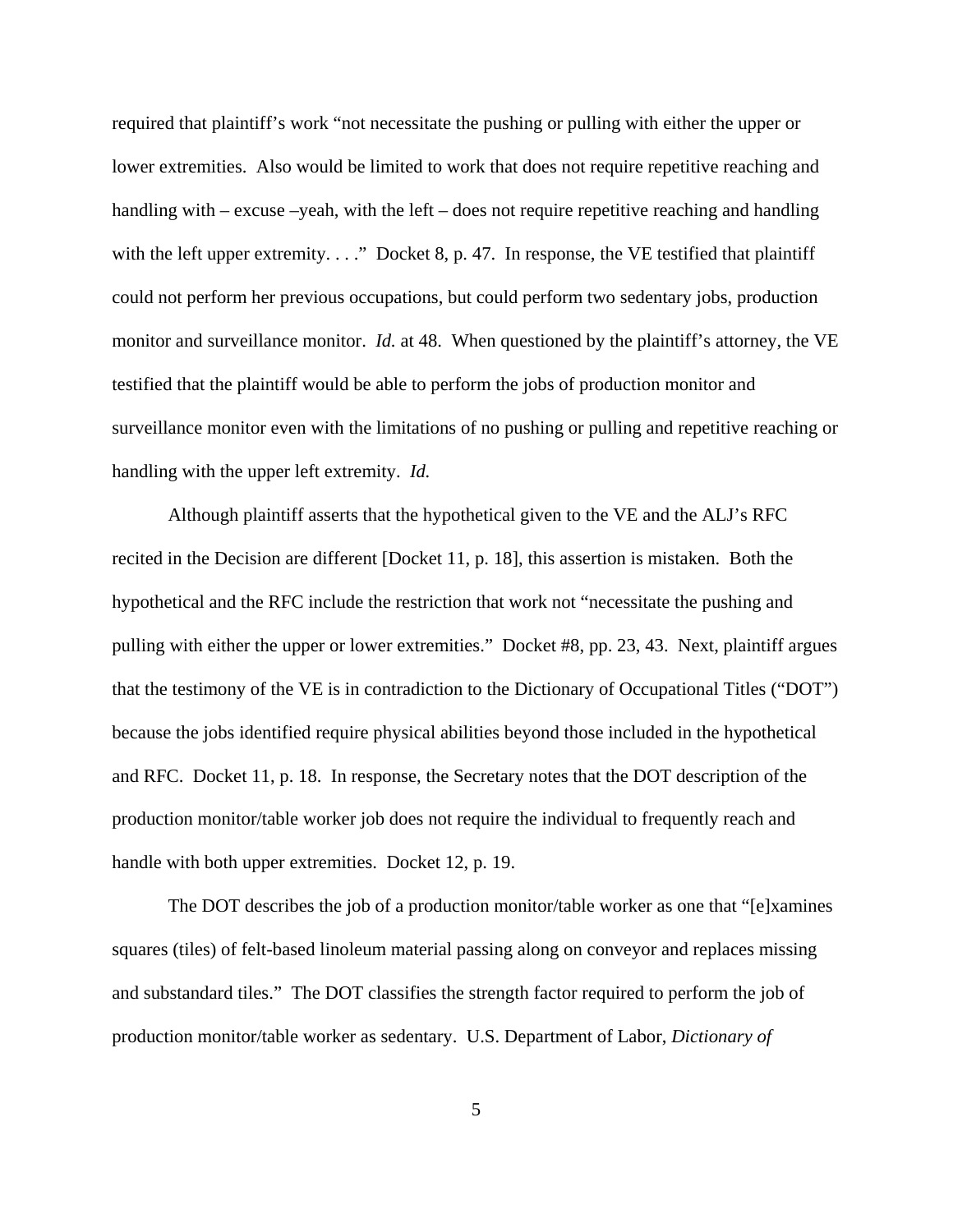*Occupational Titles* § 739.637-182. Sedentary work is defined by the DOT as "[e]xerting up to 10 pounds of force occasionally (Occasionally: activity or condition exists up to 1/3 of the time) and/or a negligible amount of force frequently (Frequently: activity or condition exists from 1/3 to 2/3 of the time) to lift, carry, push, pull, or otherwise move objects, including the human body. . . ." *Id.*, Appendix C. Nowhere in the description of the production monitor/table worker or the definition of sedentary does the DOT require the use of both extremities.

"The value of a vocational expert is that he is familiar with the specific requirements of a particular occupation, including working conditions and the attributes and skills needed. A vocational expert is able to compare all the unique requirements of a specified job with the particular ailments a claimant suffers in order to reach a reasoned conclusion whether the claimant can perform the specific job." *Fields v. Brown*, 805 F.2d 1168, 1170 ( $5<sup>th</sup>$  Cir. 1986). In a factually similar case, the Fifth Circuit held that "[t]o the extent that there is any implied or indirect conflict between the vocational expert's testimony and the DOT . . . we agree with the majority of circuits that the ALJ may rely upon the vocational expert's testimony provided that the record reflects an adequate basis for doing so." *Carey v. Apfel*, 230 F.3d 131, 146 (5<sup>th</sup> Cir. 2000).

In *Carey v. Apfel*, the plaintiff argued that the ALJ improperly relied upon the VE testimony that he could perform two light, unskilled jobs that required some degree of manual dexterity and fingering despite the fact that the plaintiff only had one arm. *Id.* The court held that there was no indication in the record that the VE's testimony that plaintiff could perform those jobs with one arm and hand was incorrect, and, therefore, the ALJ's decision was supported by substantial evidence. *Id.* As explained by the Circuit,

6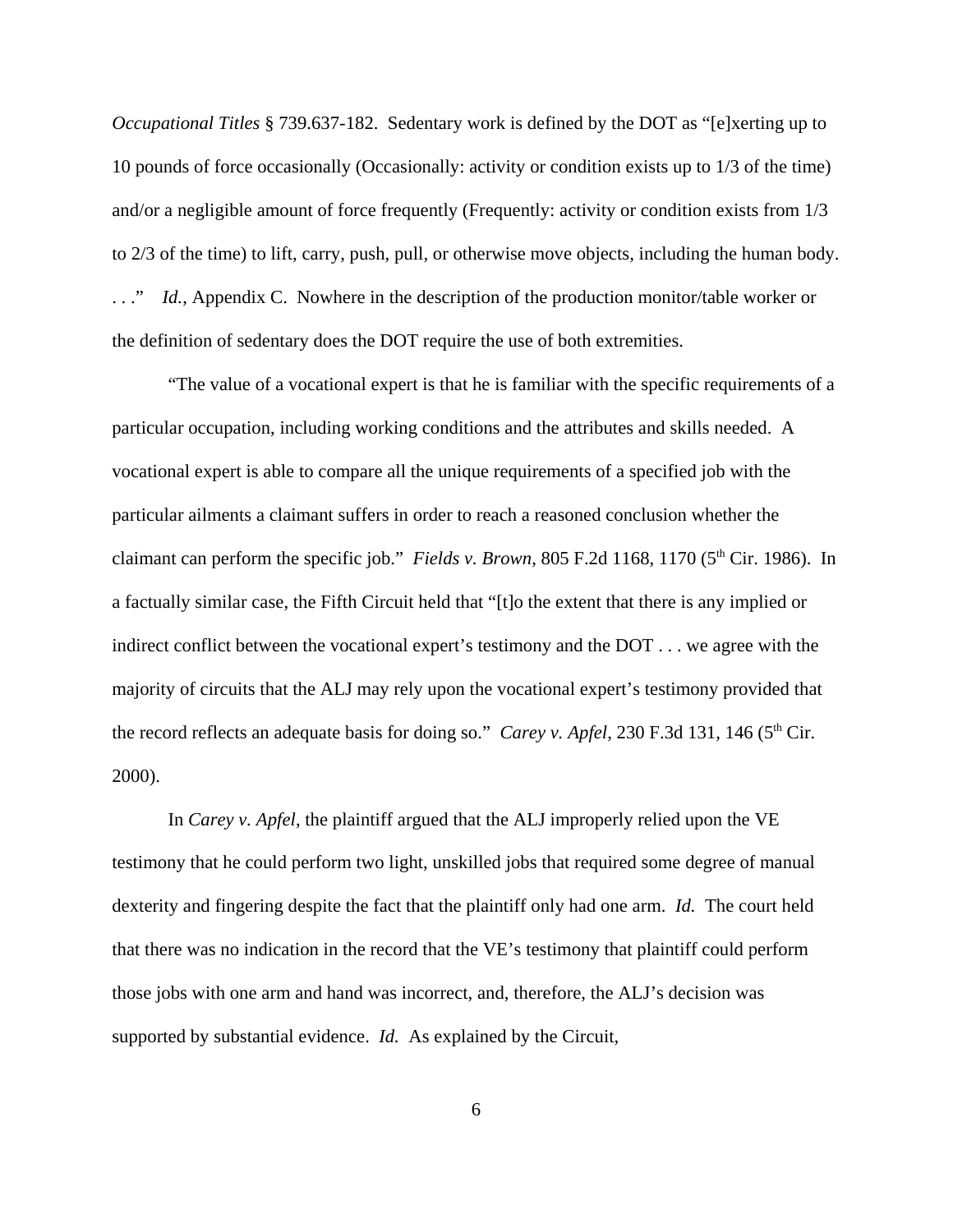all kinds of implicit conflicts are possible and the categorical requirements listed in the DOT do not and cannot satisfactorily answer every such situation. Moreover, claimants should not be permitted to scan the record for implied or unexplained conflicts between the specific testimony of an expert witness and the voluminous provisions of the DOT, and then present that conflict as reversible error, when the conflict was not deemed sufficient to merit adversarial development at the administrative hearing.

### *Id.*

The plaintiff in this action is very similar to the plaintiff in *Carey* in that she cannot utilize her left arm to push or pull. There is nothing in the record to indicate that the VE's testimony that plaintiff can perform the jobs of a production monitor and surveillance monitor with this limitation is incorrect or contradictory to the DOT. Therefore, the ALJ's reliance upon the VE's testimony was proper and the ALJ's decision was supported by substantial evidence.

## **B. Whether the ALJ properly considered the treating physician's opinions**

Plaintiff contends on appeal that the ALJ's ultimate opinion is not supported by substantial evidence because he did not afford proper weight to her treating physician's opinions and failed to contact the treating physician to resolve conflicts and ambiguities with regard to his opinions. Docket 11, p. 19. Dr. Flannery has been plaintiff's treating physician since  $2006$ .<sup>11</sup> Docket 8, p. 397. Dr. Flannery is a family practitioner and has treated plaintiff for a variety of conditions, including body aches and pains, neck and shoulder pain and headaches. *Id.* at 231- 91. The Commissioner responds, and this court agrees, that the ALJ properly discounted Dr. Flannery's opinion that plaintiff is disabled because that opinion is one reserved for the ALJ. Docket 12, pp. 10-11. The Commissioner further argues that the ALJ properly discounted the

 $11$ Dr. Flannery's Medical Source Statement indicates that he has treated plaintiff since 1995, but his medical records indicate that he has only treated her since 2006. (Docket 8, p. 397).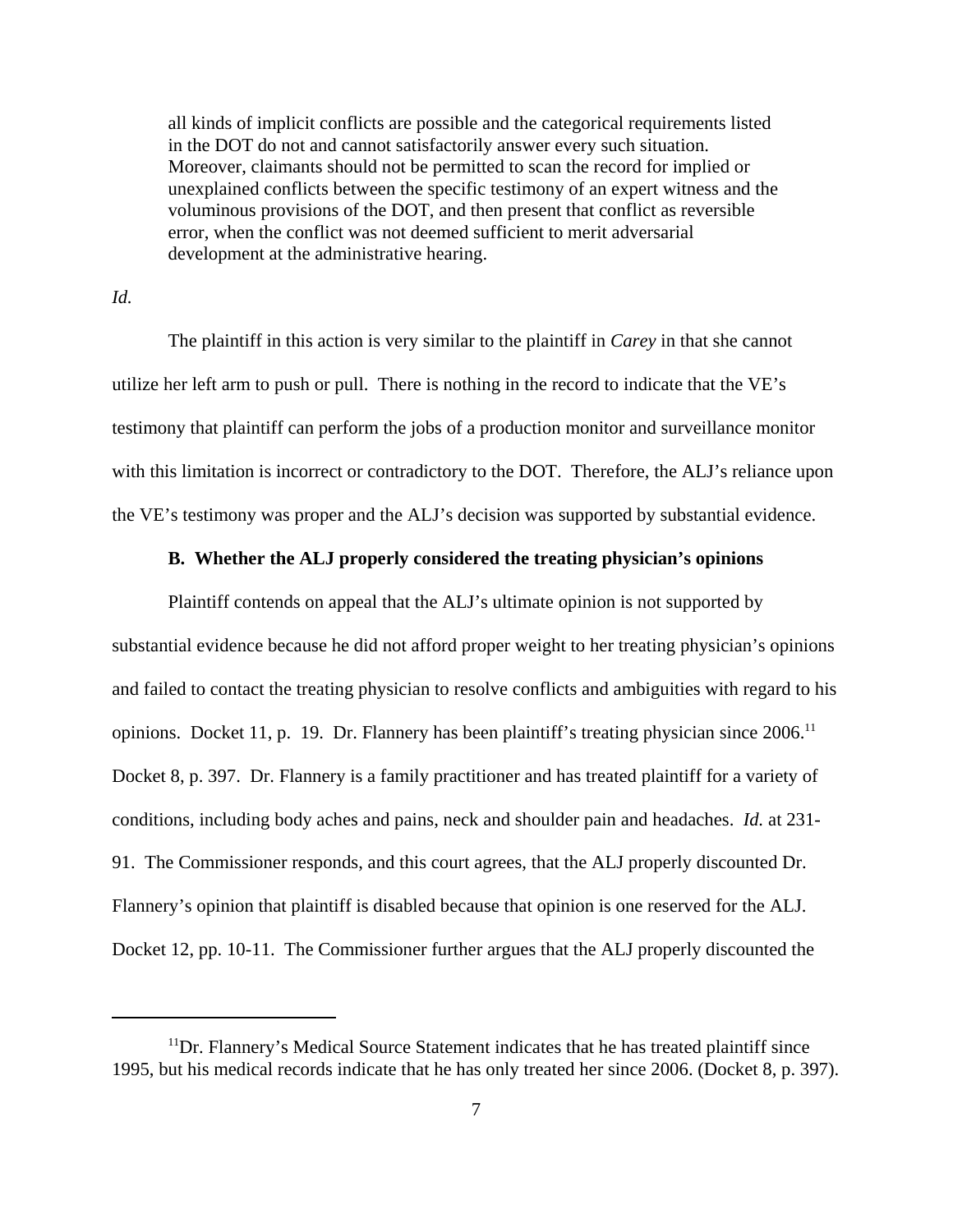opinions contained in Dr. Flannery's medical source statement because it contained "checklist" type opinions. Docket 12, p. 12. However, as this court has previously held, the Commissioner frequently relies upon this exact type of checklist type opinions from consultative physicians. This response from the Commissioner is without merit and borders on being frivolous.

 The Commissioner further responds, and this court agrees, that the ALJ properly discounted Dr. Flannery's opinions because they were not supported by objective evidence. For an ALJ to properly afford lesser weight to the treating physician's medical opinions, he must "perform a detailed analysis of the treating physician's views under the criteria set forth in 20 C.F.R. § 404.1527(d)(2)." *Newton v. Apfel*, 209 F.3d 448, 453 (5th Cir. 2000). Because the ALJ did not follow these criteria, says plaintiff, his refusal to afford controlling weight to Dr. Flannery's opinions was error as a matter of law. The Commissioner argues that *Newton* does not apply to this case because the record provides "good cause" for the ALJ's finding that the treating physician's opinion was not entitled to controlling weight. Docket 12, p. 13-16.

An ALJ has a duty to contact a treating physician or other medical sources "[w]hen the evidence . . . receive[d] from [a] treating physician . . . is inadequate . . . to determine whether [a claimant] is disabled." 20 C.F.R. §§ 404.1512(e), 416.912(e). These regulations further provide "additional evidence or clarification will be sought when the report from [a] medical source contains a conflict or ambiguity that must be resolved, the report does not contain all the necessary information, or does not appear to be based on medically acceptable clinical and laboratory diagnostic techniques." 20 C.F.R. §§ 404.1512(2)(1), 416.912(e)(1).

While it is not clear how much weight the ALJ assigned to Dr. Flannery's opinions, it is clear that he did not assign the opinions controlling weight. The ALJ properly considered the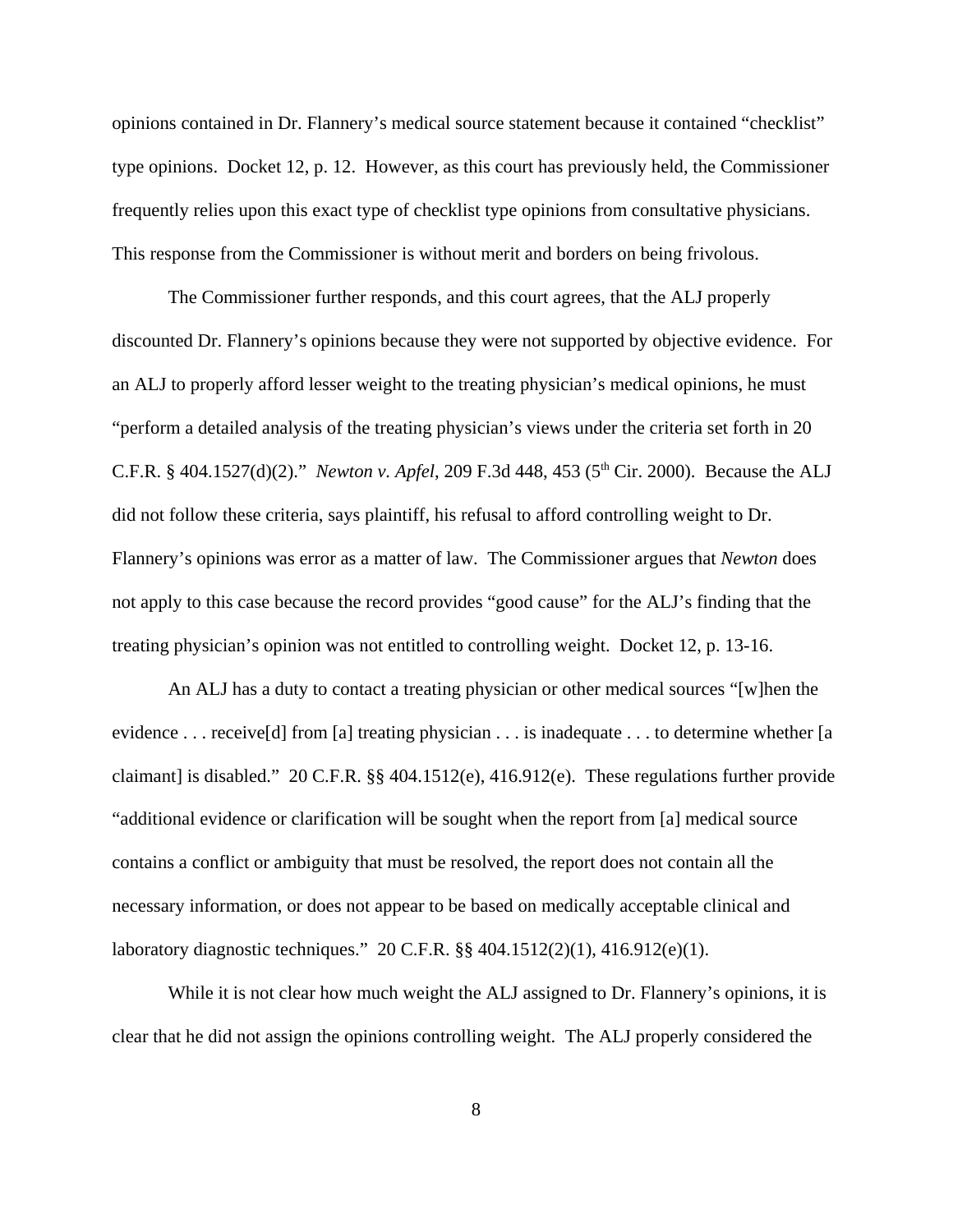length and frequency of treatment and the type of treatment received, including the fact that plaintiff's care consisted mainly of refills of pain medication, but no diagnostic or clinical tests to support the impairments reported by Dr. Flannery. Docket 8, p. 21. Additionally, the ALJ considered objective evidence such as radiographic studies and CT scans of the plaintiff's head, cervical, lumbar and thoracic spine, which all evidenced normal findings or, at most, minimal findings that are inconsistent with plaintiff's alleged impairments. The court concludes that in light of the objective evidence, the opinions from consultative physicians, and the plaintiff's testimony, the ALJ had sufficient evidence to make a determination as to plaintiff's impairments and the ultimate decision as to her disability without re-contacting Dr. Flannery for further information or clarification.

Reading the record as a whole, the court concludes that the ALJ's opinion is supported by substantial evidence and should be affirmed. It is clear that the ALJ reviewed the entire record, identified the relevant listed impairments, discussed the evidence that was contained in the record and concluded that the balance tipped toward functional ability in determining whether the plaintiff's impairments met or equaled a listed impairment. The ALJ performed a thorough analysis of the plaintiff's impairments and clearly considered the treatment records of the plaintiff's treating physician Dr. Flannery, hospital records, multiple x-rays and scans of plaintiff's head, back and neck, as well as the consultative exams performed at his request. The plaintiff did not provide any evidence, other than her own testimony and opinions from Dr. Flannery – neither of which was supported by any objective evidence – that her neck, back or other alleged impairments affect her ability to work, and the ALJ adequately explained his reasons for questioning the plaintiff's credibility. Therefore, the undersigned holds that the

9